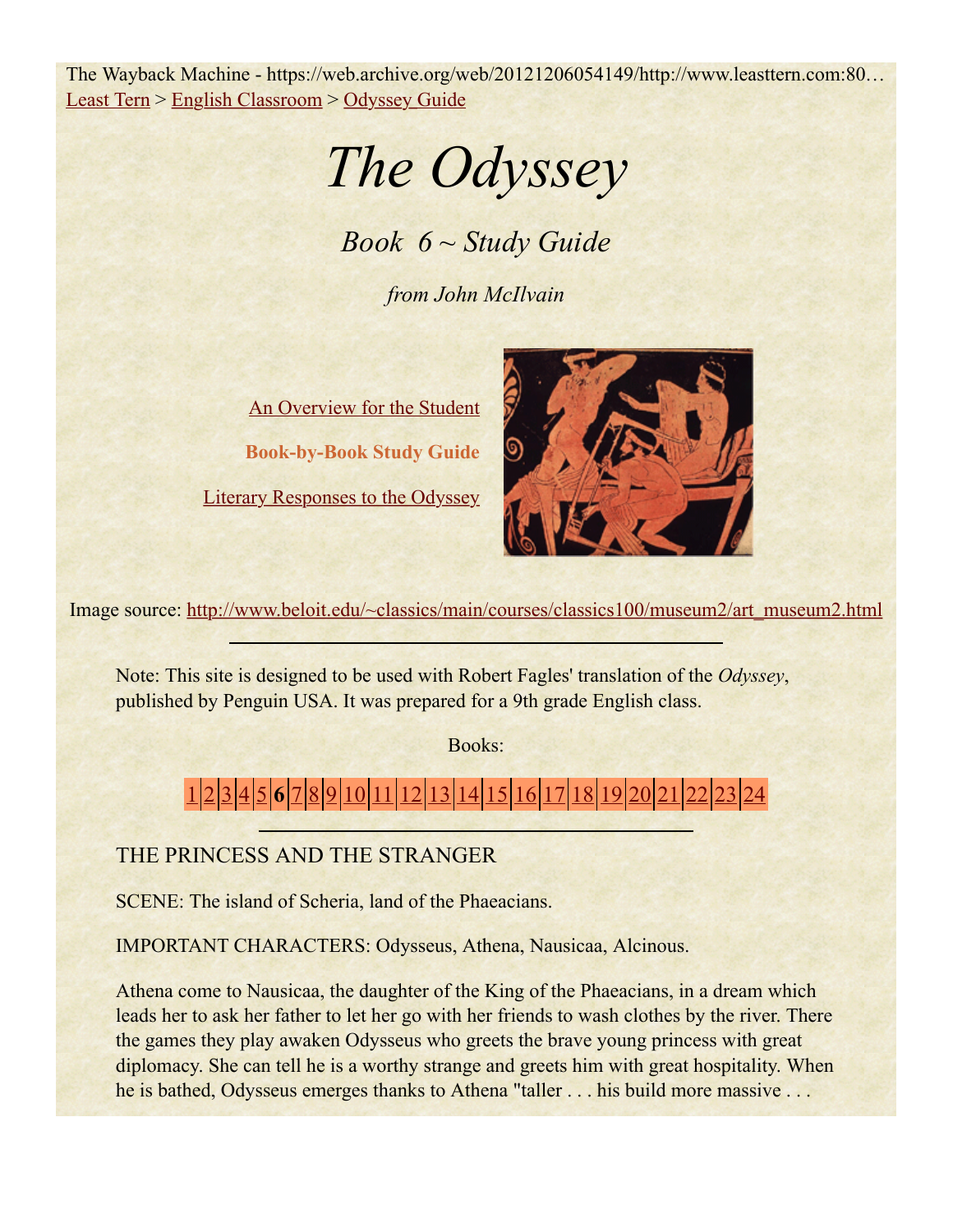his curls like hyacinth clusters full of bloom." At the end of the book, Nausicaa leads Odysseus toward town and gives him directions to the palace.

#### PAY ATTENTION TO:

- How the Phaeacians are protected by the gods.
- The idealized household of the Royal Family.
- How Athena visits Nausicaa in her dreams.
- How the king cannot say no to his daughter.
- How beautiful, wise, and young Nausicaa is.
- The references to her being "marriageable."
- The innocent scene of washing the clothes.
- How the playful girls awake Odysseus.
- The differing reaction of the girls and Nausicaa to Odysseus' appearance.
- Odysseus' tact and Nausicaa's hospitality.
- The importance of bathing and anointing with oil.
- Odysseus' changed appearance.
- Nausicaa's hospitality and her caution at leading Odysseus to the palace.
- The presence of Athena.

EPITHET: Who is "the white armed princess?"

#### QUESTIONS:

- 1. Why does Nausicaa go to the river to wash clothes?
- 2. What is the explanation she offers her father?
- 3. What does Odysseus choose not to do when he sees Nausicaa?
- 4. What does he choose to do instead?
- 5. What do you think Odysseus' speech to Nausicaa tells us about him?
- 6. Why does Nausicaa not want to escort Odysseus to the palace?

### QUOTATIONS TO REMEMBER:

But the goddess drifted through like a breath of fresh air, rushed to the girl's bed and hovering close she spoke, in face and form like the shipman Dymas' daughter, a girl the princess' age, and dearest to her heart.

"I won't deny you the mules, my darling girl . . . I won't deny you anything. Off you go, and the men will harness a wagon, the tall one with the good smooth wheels, fitted out with a cradle on the top."

(76)

(23)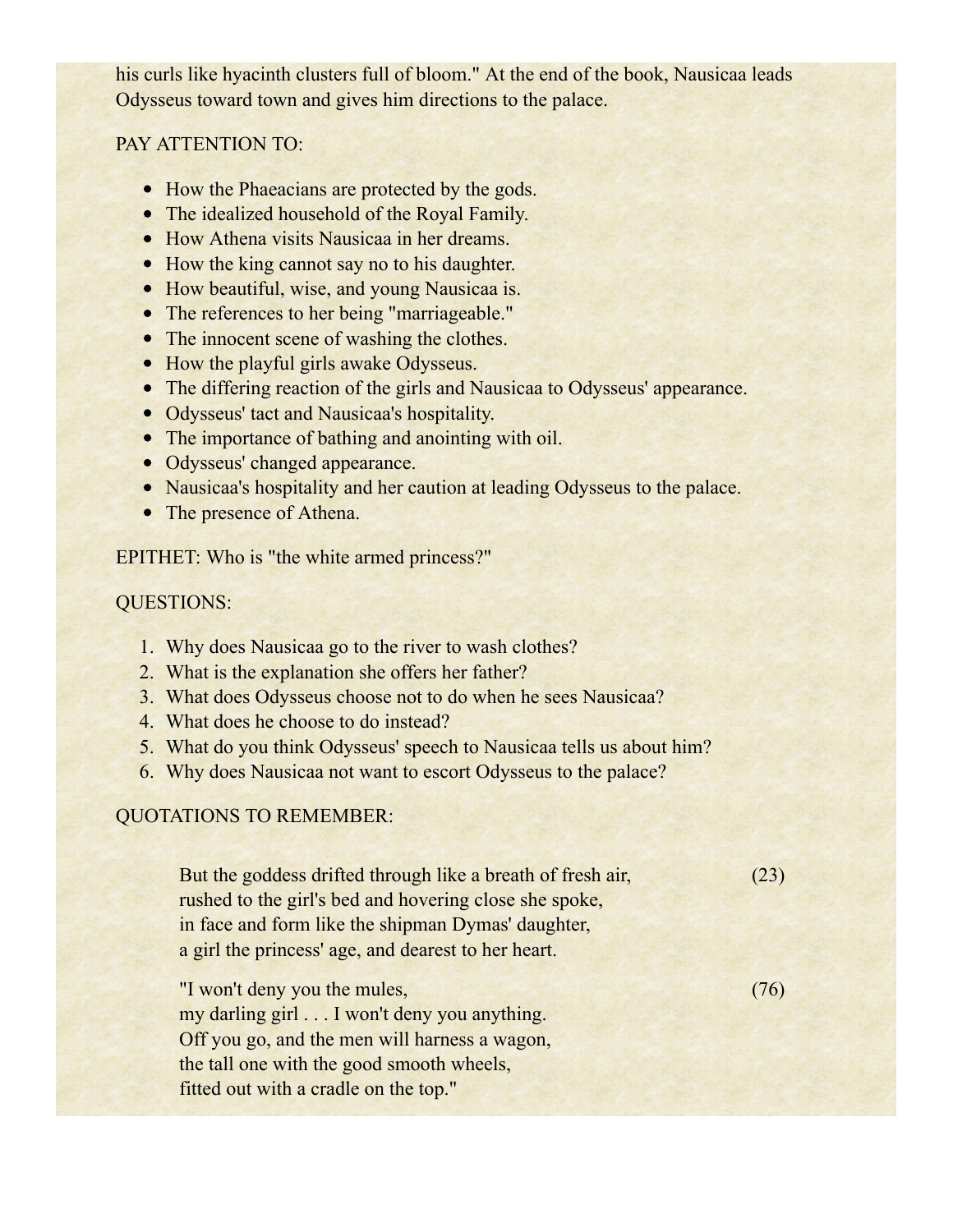| The ball -                                                      | (126) |
|-----------------------------------------------------------------|-------|
| the princess suddenly tossed it to a maid                       |       |
| but it missed the girl, splashed in a deep swirling pool        |       |
| and they all shouted out -                                      |       |
| and that woke great Odysseus.                                   |       |
| So Odysseus moved out                                           | (148) |
| about to mingle with all those lovely girls,                    |       |
| naked now as he was, for the need drove him on,                 |       |
| a terrible sight, all crusted, caked with brine-                |       |
| they scattered in panic down the jutting beaches.               |       |
| Only Alcinous' daughter held fast, for Athena planted           |       |
| courage within her heart, dissolved the trembling in her limbs, |       |
| and she firmly stood her ground and faced Odysseus, torn now -  |       |
| Should he fling his arms around her knees, the young beauty,    |       |
| plead for help, or stand back, plead with a winning word,       |       |
| beg her to lead him to the town and lend him clothing?          |       |
| This was the better way, he thought. Plead now                  |       |
| with a subtle, winning word and stand well back,                |       |
| don't clasp her knees, the girl might bridle, yes.              |       |
| He launched in at once, endearing, sly and suave:               |       |
| "Here I am at your mercy, princess-                             |       |
| are you a goddess or a mortal? If one of the gods               |       |
| who rule the skies up there, you're Artemis to the life,        |       |
| the daughter of mighty Zeus--I see her now--just look           |       |
| at your build, your bearing, your lithe flowing grace           |       |
| But if you're one of the mortals living here on earth,          |       |
| three times blest are your father, your queenly mother,         |       |
| three times over your brothers too. How often their hearts      |       |
| must warm with joy to see you striding into the dances-         |       |
| such a bloom of beauty. True, but he is the one                 |       |
| more blest than all other men alive, that man                   |       |
| who sways you with gifts and leads you home, his bride!         |       |
| I have never laid eyes on anyone like you,                      |       |
| neither man nor woman                                           |       |
|                                                                 |       |

I look at you and a sense of wonder takes me.

Wait,

once I saw the like--in Delos, beside Apollo's altarthe young slip of a palm tree springing into the light.

There I'd sailed, you see, with a great army in my wake, out on the long campaign that doomed my life to hardship. (180)